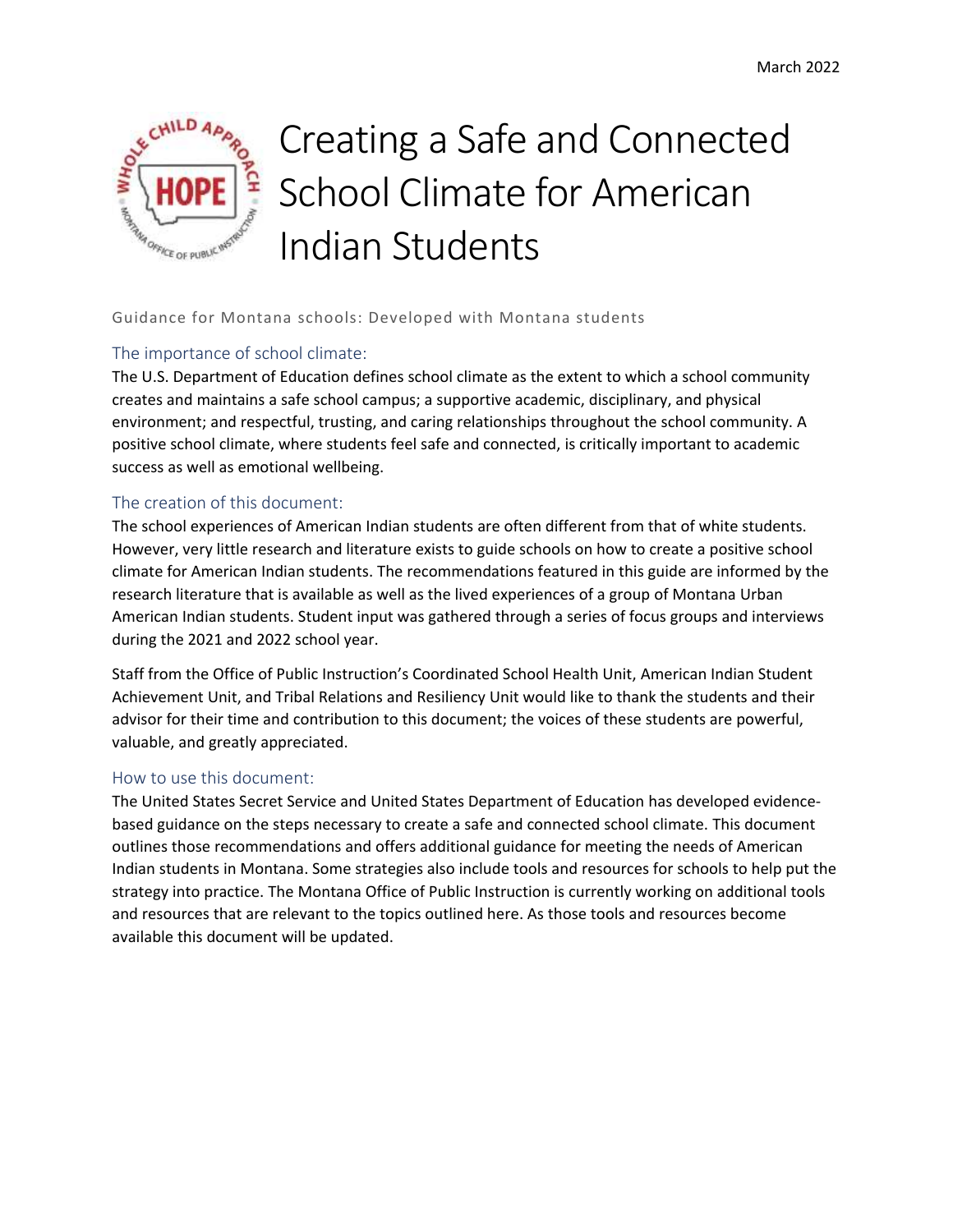# Creating a Safe and Connected School Climate for American Indian Students:

# 1. Assess the school's climate

**Recommendation** (U.S. Secret Service & U.S. Department of Education): Regularly (once a year or more) and systematically gather data from students, faculty, and stakeholders to assess the climate of a school.

- Utilize surveys, focus groups, and screening data to create an overall picture of the school's climate. Use the findings to inform efforts and plan ways to enhance safety and respect within the school environment.
- Once assessments are complete, provide the results to all those who may be affected by the climate of the school including students and their families.
- Never make assumptions about the experience of students and staff in the school-setting.
- Empower students to make positive change. Empowerment will build from students feeling like they are being listened to.

## **Additional guidance for American Indian students:**

The experiences of American Indian students may be uniquely different from other student groups. It's important to identify those experiences in a way that promotes understanding and continues to ensure the safety of American Indian students in the process. Recommendations:

- Assess American Indian students' experiences in ways that respect students' rights to be heard and remain anonymous.
- Let American Indian students represent themselves in a way that is meaningful to them; asking a single student to represent an entire group of students is often not appropriate unless a student has affirmatively expressed comfortability with this and volunteers to serve in this capacity.
- Provide multiple ways to provide feedback on school climate assessments and allow students to self-select how to participate. For example, provide anonymous surveys and the opportunity to participate in focus groups with peers and allow students to select their preferred method of participation.
- Whenever possible, utilize a trusted staff member to assist in gathering student input. School staff with a similar lived experience of American Indian students may be the best positioned to maintain feelings of safety during the information gathering process.

Resources to put this strategy into practice:

- [U.S. Department of Education School Climate Survey-](https://safesupportivelearning.ed.gov/survey/us-department-education-school-climate-survey-edscls) National Center of Safe and Supportive Learning: This freely available school climate survey can be used in grades 5-12. A staff survey and parent survey are also available.
- [Guidance for Measuring and Using School Climate Data-](https://www.nasponline.org/resources-and-publications/resources-and-podcasts/school-safety-and-crisis/systems-level-prevention/guidance-for-measuring-and-using-school-climate-data) National Association of School Psychologists: This document provides information on positive school climates and provides guidance on how to measure school climate and utilize the data that is gathered.

# 2. Emphasize the importance of listening in schools

**Recommendation** (U.S. Secret Service & U.S. Department of Education):

Encourage two-way, respectful listening between school staff and students about academic and nonacademic concerns.

• Encourage and empower students to share feelings with school staff.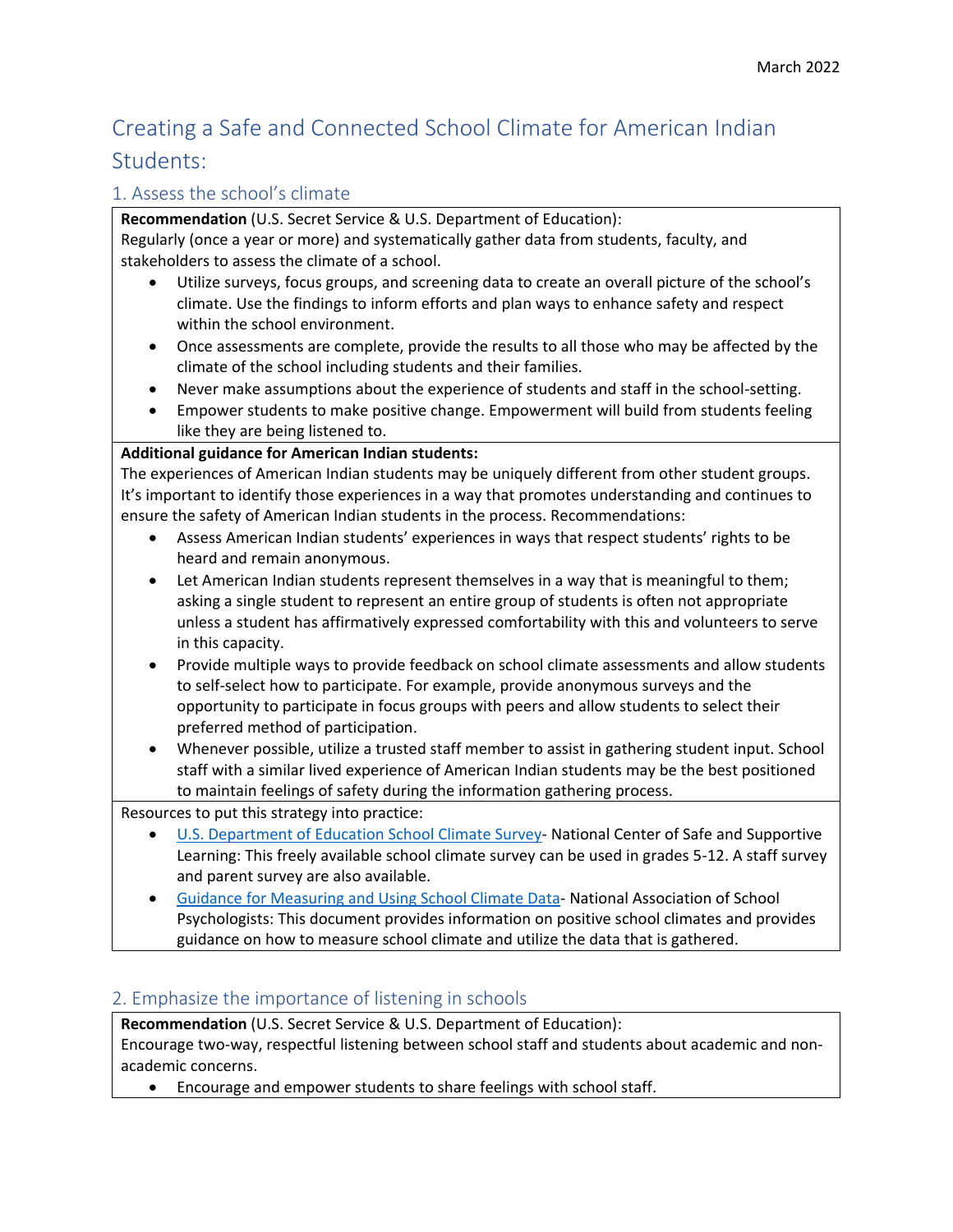- Assist school staff in looking for non-verbal cues that may indicate a student may be hurting or in need of care or assistance.
- Understand some students may have difficulty verbally expressing feelings.

# **Additional guidance for American Indian students:**

Respectful listening may look different for American Indian students depending on community and family social and cultural norms. Recommendations:

• Whenever possible, utilize a trusted staff member who is familiar with community norms to assist in gathering student input and support two-way listening.

Students who contributed to the creation of this document also emphasized the importance of school staff actively checking on students to gauge the status of their wellness, noting it is often challenging for students to ask for help directly.

Resources to put this strategy into practice:

• [Facilitating Listening Circles-](https://www.iirp.edu/professional-development/facilitating-listening-circles#:~:text=With%20roots%20in%20indigenous%20cultures,emphasize%20storytelling%20for%20cultivating%20empathy.) International Institute for Restorative Practices: This professional development resource provides information and guidance on facilitating listening circles to provide students and school staff with an opportunity to speak and listen to each other.

# 3. Take a strong but caring stance against the code of silence

School staff cannot intervene to help if they are unaware that help is needed. [Research shows s](https://www.ncbi.nlm.nih.gov/pmc/articles/PMC2745177/pdf/nihms-123173.pdf)tudents are more likely to speak up about concerns when the students perceive they are cared about and will be treated fairly<sup>9</sup>; zero tolerance policies may discourage students from speaking to adults and school staff.<sup>9</sup>

**Recommendation** (U.S. Secret Service & U.S. Department of Education):

Encourage students to bring concerns to school staff.

- Ensure students know they are cared about and feel a sense of belonging at school.
- Ensure students know how to contact school staff inside and outside of normal school hours about concerns.

# **Additional guidance for American Indian students:**

A positive relationship between schools and American Indian students *and* their families/caregivers is necessary for fostering feelings of safety in school. Schools are encouraged to actively create opportunities for equitable engagement and purposefully work to eliminate inherent power dynamics. Recommendations:

- Use common, understandable language in communications with families and caregivers. Avoid technical jargon, acronyms, and terms that are not commonly used outside of the school setting.
- Work with all members of a student's family and larger support system. Always honor the kinship ties and unique definitions of familial relationships used by students and their families.
- Ensure the space where engagement takes place is one that lends itself towards equity and feelings of security. For example, hold meetings in the library vs. an office and arrange chairs in a circle. School staff with a similar lived experience of American Indian students can assist in these efforts.

Resources to put this strategy into practice:

• [Family and Caregiver Engagement-](https://opi.mt.gov/Educators/School-Climate-Student-Wellness/Social-Emotional-Learning/Planning-for-SEL#10431111527-family-and-caregiver-engagement) Office of Public Instruction: The guidance provides schools with tips on creating strong, authentic partnerships with families and caregivers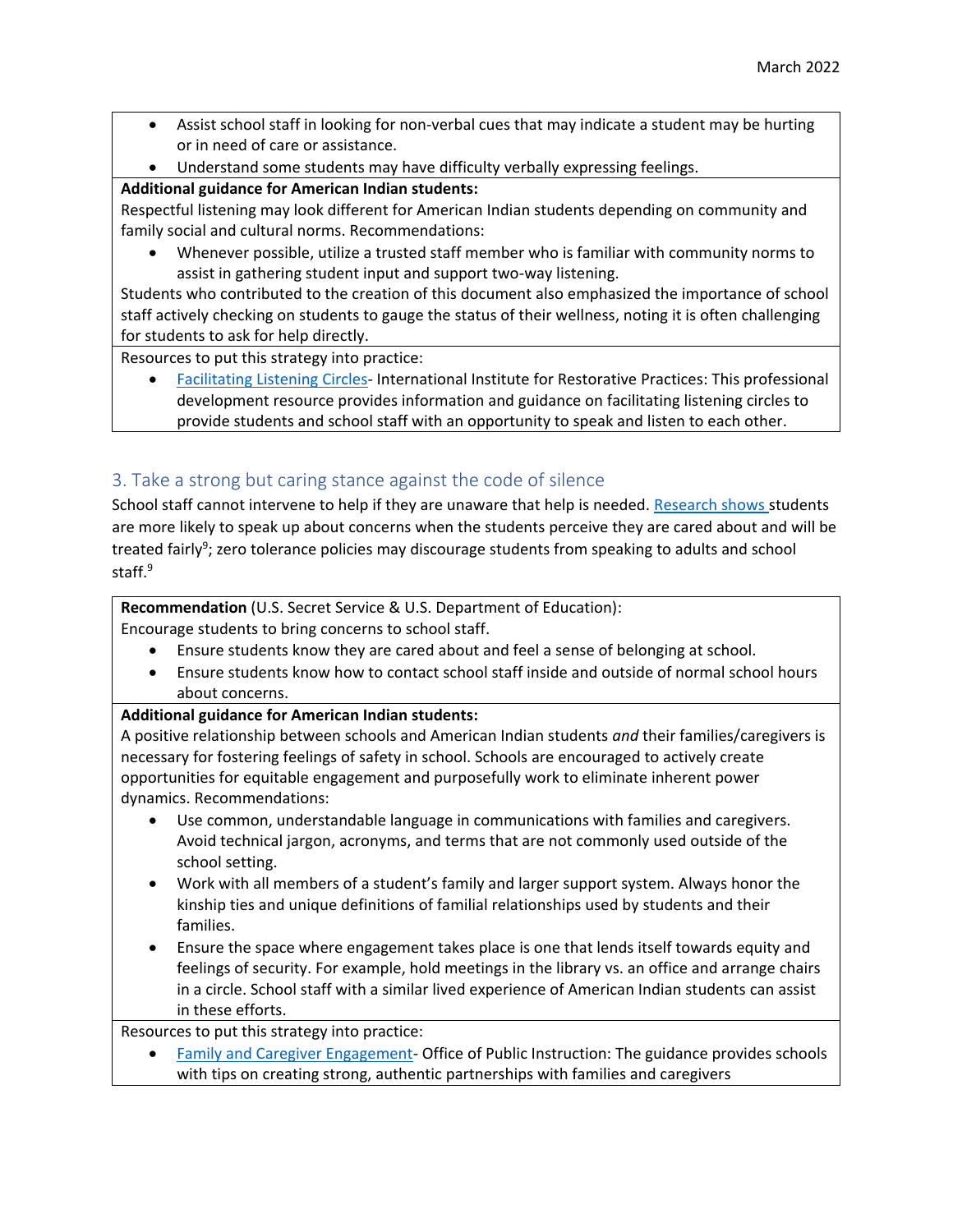• [Tribal Engagement-](https://opi.mt.gov/Educators/School-Climate-Student-Wellness/Social-Emotional-Learning/Planning-for-SEL#10431111528-tribal-engagement) Office of Public Instruction: This guidance provides schools with tips on engaging with tribes, tribal communities, and American Indian families and caregivers. This guidance was developed in partnership with the American Indian Student Achievement and Tribal Relations and Resiliency units.

# 4. Find ways to stop bullying

**Recommendation** (U.S. Secret Service & U.S. Department of Education): Bullying is a continuum of abuse, ranging from verbal taunts to physical threats to dangerous acts.

Bullying is not playful behavior; always respond to acts of bullying.

- Treat both the bully and the student who is the victim of bullying in a respectful manner.
- Establish a foundation of pro-social behavior that promotes conflict resolution, peer mediation, and active listening.

#### **Additional guidance for American Indian students:**

[Everyday discrimination](https://scholar.harvard.edu/davidrwilliams/node/32397) may be experienced by American Indian students in ways that are not immediately apparent or recognizable to school staff. Recommendations:

• Educate school staff on everyday discrimination and how these experiences effect a student's stress level and ability to learn and thrive. $1$ 

 bullied or unsafe. Students who contributed to the creation of this document described instances Even well-meaning interactions in the school setting can cause American Indian students to feel where their teachers drew attention to their appearance and/or heritage in ways that made the student feel uncomfortable and unsafe even though the teachers were not trying to cause harm. Recommendations:

- Never ask an American Indian student to educate others on aspects of their culture or history; let the students decide if and when they may wish to do this.
- Never make assumptions about the culture and history of American Indian students. Each American Indian student is unique with unique lived experiences.

Resources to put this strategy into practice:

 additional guidance featured above. • [Essential Understandings Regarding Montana Indians-](https://opi.mt.gov/Portals/182/Page%20Files/Indian%20Education/Indian%20Education%20101/essentialunderstandings.pdf) Office of Public Instruction: This resource provides essential information and best practice guidance for school staff working with American Indian students. *Essential Understanding 2* is of particular relevance to the

# 5. Empower students by involving them in planning, creating, and sustaining safe and connected school climate

**Recommendation** (U.S. Secret Service & U.S. Department of Education): Climates of safety and connection are collaborative in nature.

- Involve all members of the school community, especially students, in creating a safe and connected school climate.
- Help students engage in positive, productive activities in school and in the community.

## **Additional guidance for American Indian students:**

Respectful communication may look different from American Indian students depending on community and family social and cultural norms. Recommendations:

• Whenever possible, utilize a trusted staff member to assist in gathering student input. School staff familiar with these norms and/or with a similar lived experience of American Indian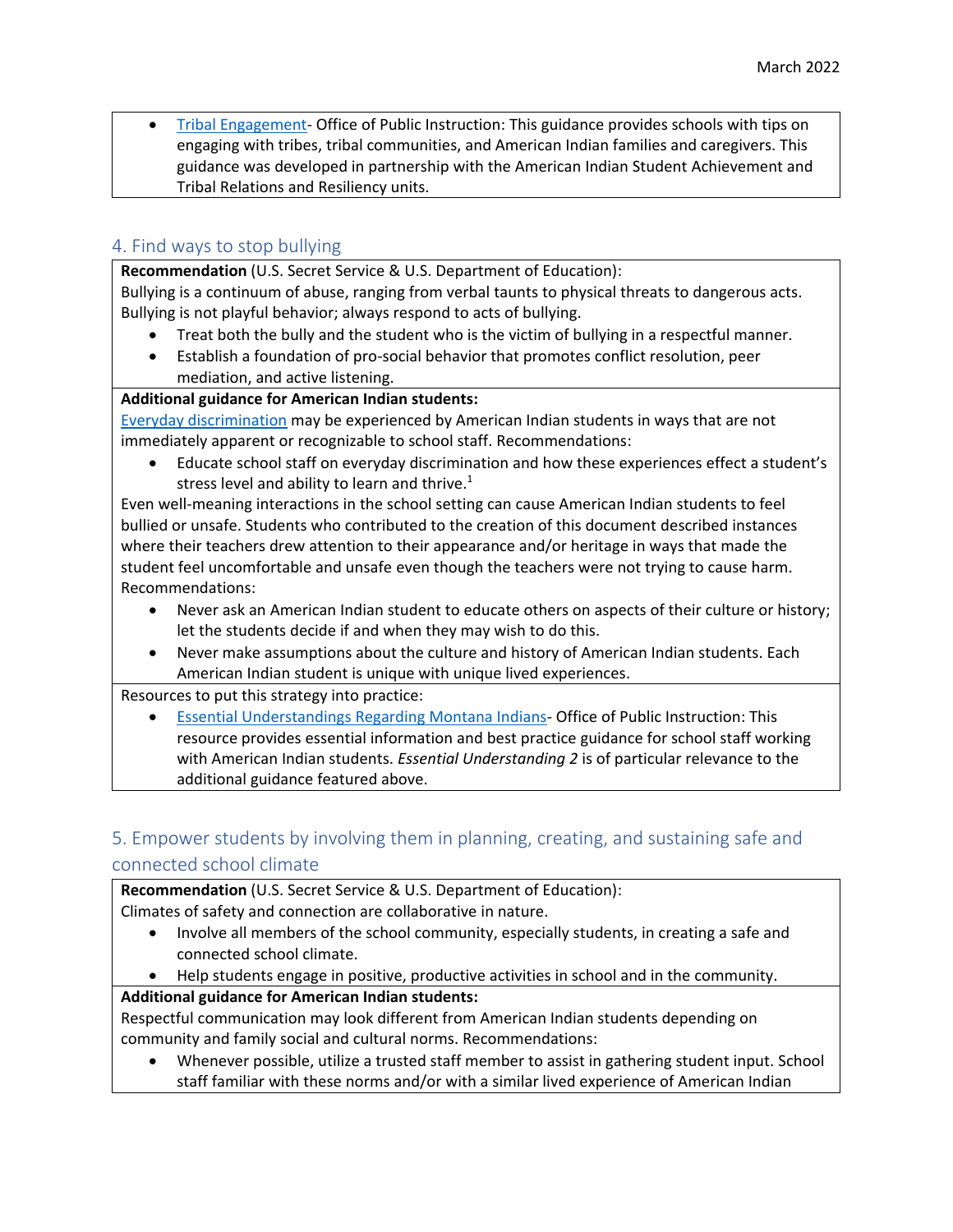students may be the best positioned to encourage participation in school planning and organizing activities.

Resources to put this strategy into practice:

• [Eight Ways to Encourage Student Voice-](https://knowledgeworks.org/resources/8-ways-encourage-student-voice/) KnowledgeWorks: This recourse contains tips for educators to encourage student voice and increase the opportunities for school staff to practice two-way listening.

# 6. Ensure that every student feels he or she has a trusting relationship with at least one adult at school

**Recommendation** (U.S. Secret Service & U.S. Department of Education):

Ensure every student has a trusting relationship with at least one adult at school.

- Encourage school staff to continually monitor students and offer support when needed.
- Encourage school staff to show they care about their students' wellbeing.

**Additional guidance for American Indian students:** 

Recommendations:

- Whenever possible, utilize school staff with a similar lived experience of American Indian students as they may be the best positioned to foster trusting in schools.
- Make concerted efforts to provide school staff with opportunities to better understand the lived experiences of American Indians students in a way that is safe for the student by allowing the students to lead these interactions. Circles are a great way to generate understanding and build positive, trusting relationships.

Resources to put this strategy into practice:

• [Relationship mapping-](https://mcc.gse.harvard.edu/resources-for-educators/relationship-mapping-strategy) Harvard: Relationship mapping is a no-cost, highly impactful strategy to help ensure each student at a school has a positive relationship with at least one staff member

# 7. Be aware of the physical environment and their effects on creating comfort zones

**Recommendation** (U.S. Secret Service & U.S. Department of Education): Building structure, facility safety plans, lighting, space, and architecture among other physical attributes will contribute to feelings of safety at school.

• Consider the ways the physical structure of a school contribute to feelings of safety and actual security; work to maximize both the feelings of safety and actual security as much as possible.

## **Additional guidance for American Indian students:**

American Indians often possess a relationship to physical space that is unique and an essential component of their wellbeing.<sup>3</sup> When a connection to the physical learning space is facilitated, schools can better support these feelings of belonging which often result in higher attendance rates and a greater sense of security: 3 Recommendations:

- Create a designated, physical space for American Indian students to call "theirs" that will contribute to feelings of belonging and safety.
- Create spaces that welcome American Indian students by prominently and accurately displaying the culture of the American Indian students attending the school. Visual representation of indigeneity can signal to American Indian students and their families that students are safe, welcome, and able to retain and grow their personal and cultural identity within the educational setting. $3,10$

Resources to put this strategy into practice: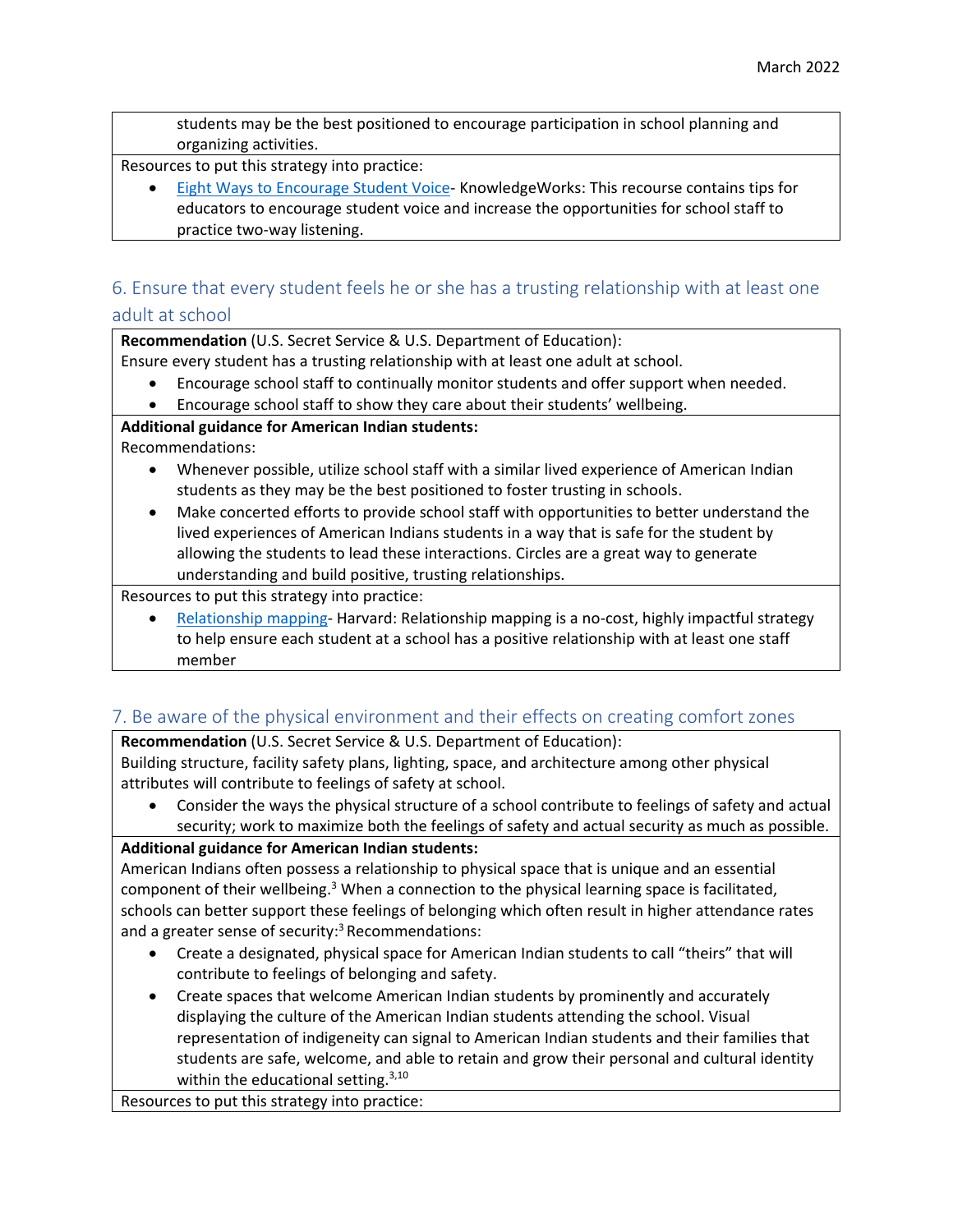displays of the Blackfeet Tribe's history and culture in a way that solicits pride and traditional • [Heart Butte School murals celebrate Indigenous culture and tradition:](https://www.greatfallstribune.com/story/news/2020/09/10/murals-heart-butte-school-john-pepion-louis-still-smoking-blackfeet/5749464002/) This news article describes the way Heart Butte school worked with American Indian artists to create visual tribal values.

# 8. Emphasize an integrated systems model

**Recommendation** (U.S. Secret Service & U.S. Department of Education):

An integrated systems approach involves multiple people and agencies working towards the common goal of supporting students.

• Strive to develop strong partnerships within a school and between a school and the community as these relationships are vital to creating supportive networks in and outside of the school settings. An integrated system will look different for each school and each community.

## **Additional guidance for American Indian students:**

American Indian students and their families will have varying levels of familiarity and comfortability with utilizing community services, including health and mental health services. Recommendations:

• Utilize a trusted staff member or specialty trained staff or community member, such as wraparound facilitators, to help connect students and their families with resources and facilitate and integrated systems model.

## Resources to put this strategy into practice:

- [Community Resource Mapping Toolkit-](http://project10.info/files/CommunityResourceMapToolkit5.08.14.pdf) Project 10 transition education network: The toolkit helps identify partners/assets in a community and walks partnership organizations through the process of forming a common goal and working towards a shared outcome.
- [Multi-tiered System of Support-](https://opi.mt.gov/Educators/Teaching-Learning/Multi-Tiered-Systems-of-Support/MTSS-Essential-Components) Office of Public Instruction: The multi-tiered system of support (MTSS) framework promotes a tiered approach to supporting students to better meet the dynamic and changing needs of students. Of particular relevance is the guidance on creatin[g Collaborative Teams.](https://opi.mt.gov/Educators/Teaching-Learning/Multi-Tiered-Systems-of-Support/MTSS-Essential-Components#teams)

#### Sources:

- 1. Ajrouch, K., Reisine, S., Lim, S., Ismail, A. (2010). Perceived everyday discrimination and psychological distress: does social support matter? *Ethnicity and Health.* Retrieved from: <https://www.ncbi.nlm.nih.gov/pmc/articles/PMC6436554/>
- 2. Allen J., Mohatt G., Rasmus M., Hazel K., Thomas L., Lindley S. (2006). The Tools to Understand: Community as co-researcher on culture-specific protective factors for Alaska Natives. *Journal of Prevention & Intervention in the Community*, *32*(1–2), 41-59. doi: 10.1300/J005v32n01\_04
- 3. Brown, K. (2019). Creating Culturally Safe Learning Spaces and Indigenizing Hither Education. *Journal of Learning Spaces, 8*(2)*.* Retrieved from: <https://core.ac.uk/download/pdf/234819864.pdf>
- 4. Covarrubias, R., Fryberg, S. (2015). The Impact of Self-Relevant Representations on School Belonging for Native American Students. *Cultural Diversity and Ethnic Minority Psychology*, *21*, 10-18. doi: 10.1037/a0037819
- 5. Dee, T. (2005). A Teacher like Me: Does Race, Ethnicity, or Gender Matter? *The American Economic Review, 95*(2): 158-165. Retrieved from: